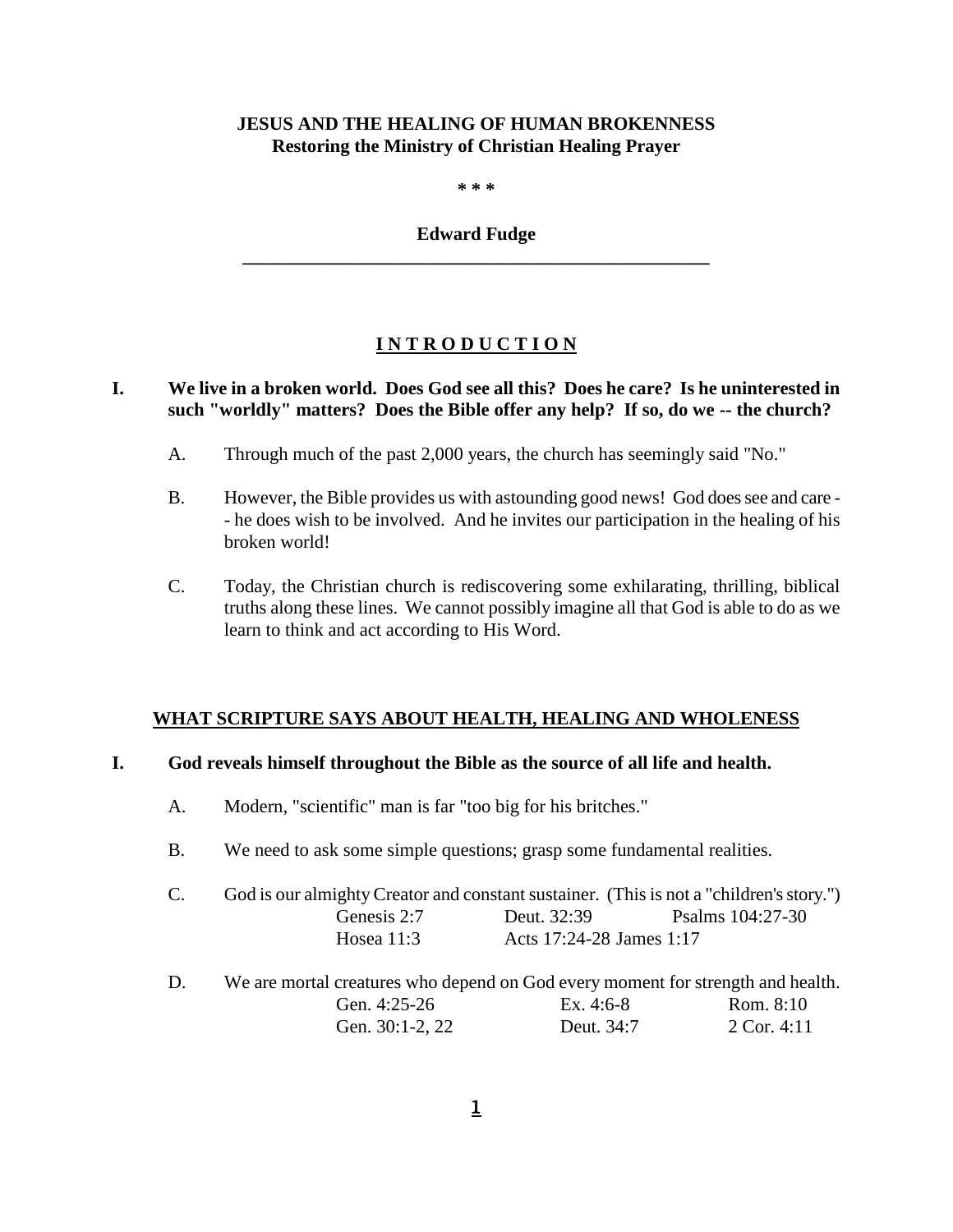## **II. God reveals himself throughout the Bible as desiring fellowship with his people in their wholeness.**

- A. Goal is positive, not negative; we desire wellness -- not merely reversal of "disease." Ideal is "healing" -- not merely "cure"; it is wholistic, not fragmentary.
	- 1. This is the meaning of Israel's creed, the Shema (Deut. 6:4-5 (Matt. 22:37).
	- 2. This is the sense of "shalom" in the Hebrew mind. (Wholeness, "peace," in all aspects of life on earth.)
	- 3. This is also the Christian's prayer for well-being (3 John 2).
- B. God endorses wholesome living and "preventative maintenance," anticipating by millennia today's most exciting "new frontiers" in health care.

#### **III. God specifically reveals himself as his people's healer.**

| A.              | The patriarchs knew God as healer. Where did they learn that?                  |                                                                                                                      |  |
|-----------------|--------------------------------------------------------------------------------|----------------------------------------------------------------------------------------------------------------------|--|
|                 | Gen. 20:17-18 Gen. 25:21                                                       | Gen. 30:1-2, 22                                                                                                      |  |
| <b>B.</b>       | Ex. 15:26<br>Ex. 23:25,26                                                      | God promised Israel the gift of health and healing. Does he offer us less than them?<br>Deut. 7:12,15<br>Deut. 32:39 |  |
| $\mathcal{C}$ . | David knew God as his healing Savior. Do we?                                   |                                                                                                                      |  |
|                 | Psa. 103:1-3                                                                   | Psa. 147:3                                                                                                           |  |
| D.              | The prophets proclaimed God to be the healer of His people -- past and future. |                                                                                                                      |  |
|                 | Hos. $11:3$                                                                    | Isa.33:20,21,24                                                                                                      |  |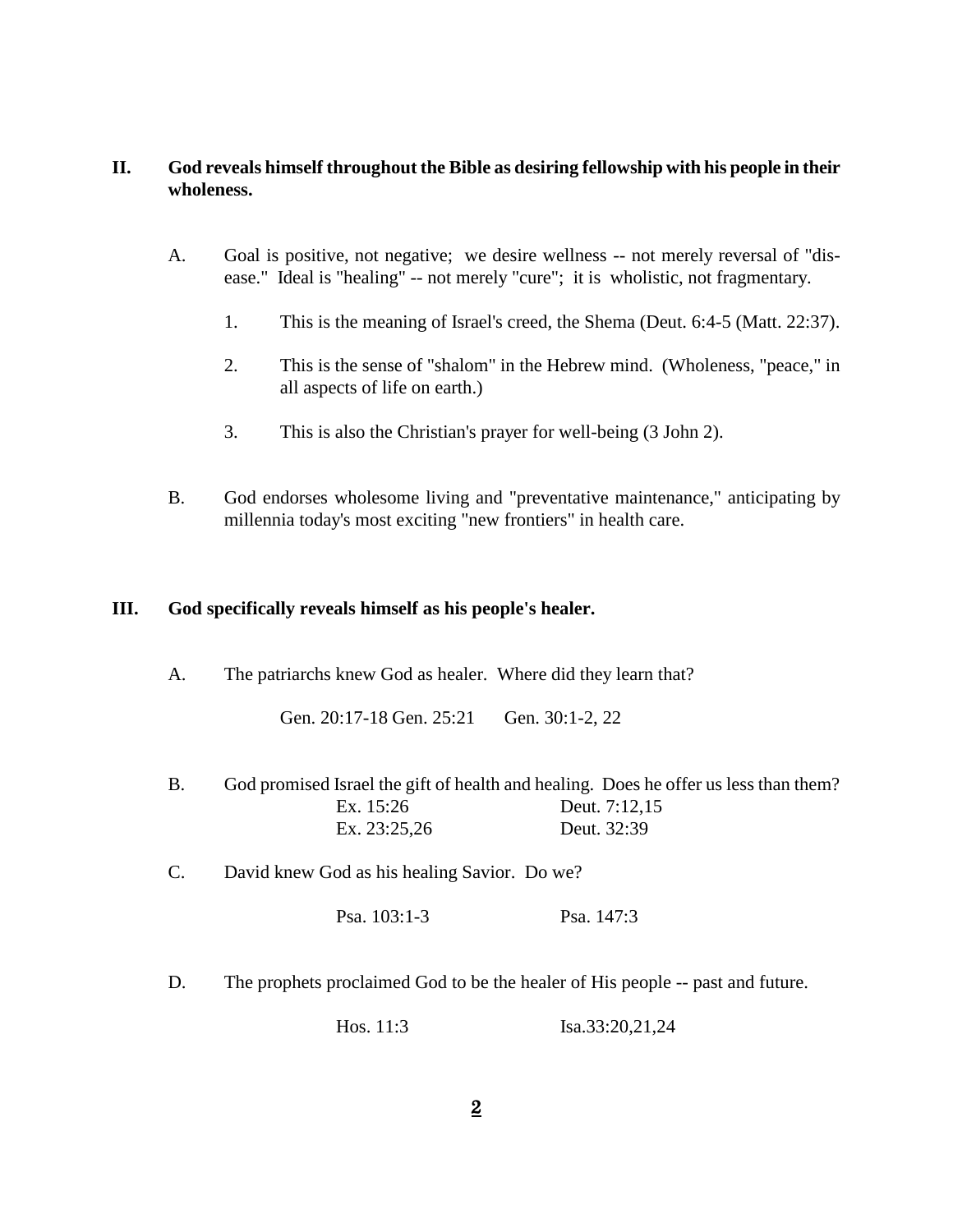### **IV. Throughout the world's history, according to the Bible, God's people have prayed for healing and God has answered those prayers.**

- 1. The patriarchs prayed for healing and God answered (Gen. 20:17-18; Gen. 25:21; Gen. 30:1-2,22).
- 2. Early Israel prayed for healing and God answered (Num. 12:13; 1 Sam. 1:1- 20).
- 3. Faithful Israelites prayed for healing and God answered throughout the period of the kings.

| Psa. $30:2-3$    | 2 Chron. 7:13-14 |
|------------------|------------------|
| 2 Chron. 6:28-30 | 2 Kings 20:5     |
| Matt. 21:13,14   |                  |

4. The New Testament explicitly teaches Christians to pray for healing and promises that God will hear such prayers.

| 1 Thess, 5:23   | Phil. $2:25-30$ |
|-----------------|-----------------|
| 3 John 2        | James $5:14-18$ |
| 2 Cor. $12:7-9$ |                 |

- 5. In fact, God is displeased when his people do not ask him for healing (2 Kings 1:2-4; 2 Chron. 16:12-13).
- **V. God provides a perspective for understanding the meaning of sin and disease, forgiveness and healing, weakness and death. This perspective takes into account such fundamental truths as God's nature and character; man's nature as creature; Creation; the Fall; the Atonement; the Holy Spirit; and Last Things.**
	- A. Sin and disease resulted from the Fall (Rom. 5:12ff; 8:18-23). But now what? It is always difficult to find a proper balance and here we encounter attitudes at two extremes. Scripture shows us the right path through this maze of confusion.
	- B. Salvation involves the human creature in her/his entirety -- healing for the body and forgiveness for the soul.

| Jer. $17:12-14$  | Matt. 14:34-36  |
|------------------|-----------------|
| Isa. 33:20,21,24 | James $5:14-18$ |

C. Both healing and forgiveness flow from Jesus' substitutionary, vicarious atonement